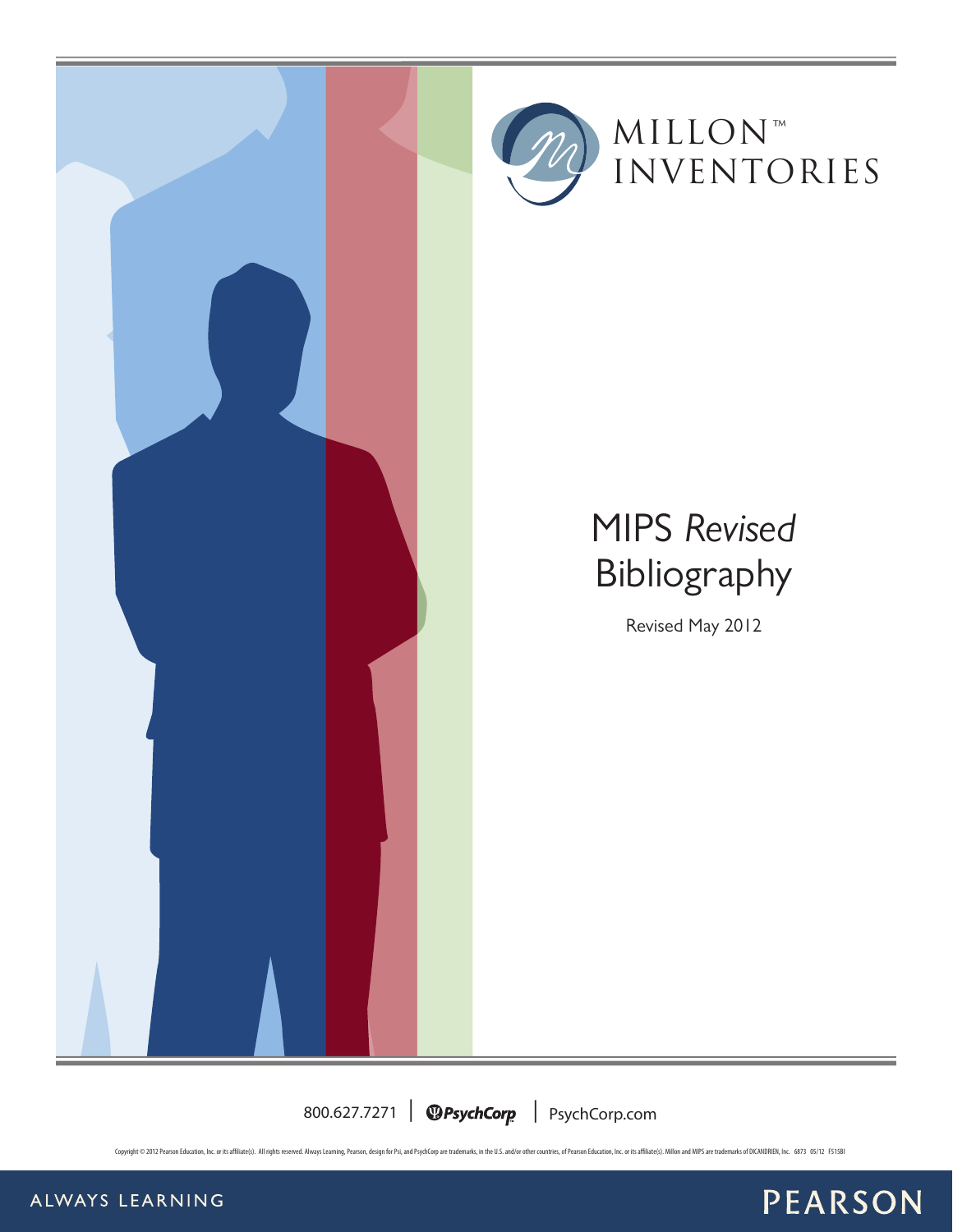## **Millon™ Index of Personality Styles (MIPS®) Bibliography May 2012**

- Aiken, L. R. (1997). MIPS (Millon Index of Personality Styles): Test review. *Journal of Psychoeducational Assessment, 15*, 380–382.
- Allen, A., Escovar, L., Frazier, L., Montgomery, M., & Tubman, J. (2003). The effects of assessment feedback on rapport-building and self-enhancement processes. *Journal of Mental Health Counseling, 25*, 165–182.
- Aparicio Garcia, M. (1999). Los estilos de personalidad: Su medida a traves del Inventario Millon de Estilos de Personalidad. [Measuring personality styles in Spanish-speaking populations through MIPS (Millon Index of Personality Styles)]. *Anales de Psicologia, 15*, 191–211.
- Argumedo, D., de Guzman, I. N., Martinez, P., Sanchez-Lopez, M.d.P., Thorne, C. (2002). Adaptacion del Inventario de Estilos de Personalidad de Millon en una poblacion universitaria peruana. [The adaptation of the Millon Index of Personality Styles to a Peruvian population of university students]. *Revista de Psicologia, 20*, 27–53.
- Beckman, T. J. (1996). Salient personality characteristics among Navy divers. *Military Medicine, 161*, 717–719.
- Beckman, T. J. (2001). Salient personality characteristics among Navy divers. *Journal of Human Performance in Extreme Environments, 5*, 33–36.
- Bor, R., Scragg, P., & Watts, M. (1999). The influence of personality and theoretical models on applicants to a counselling psychology course: A preliminary study. *Counselling Psychology Quarterly, 12*, 263–270.
- Cardenal Hernaez, V., & Fierro Bardaji, A. (2001). Sexo y edad en estilos de personalidad, bienestar personal y adaptacion social. [Sex and age in different personality styles, personal well-being and social adaptation]. *Psicothema, 13*, 118–126.
- Castro Solano, A. (2000). Elaboracion de criterios externos en el proceso de validacion del inventario MIPS. Un estudio con grupos laborales. [External criteria in MIPS's validity process: A study with work groups]. *Revista Iberoamericana de Diagnostico y Evaluacion Psicologica, 10*, 51–63.
- Casullo, M. M., & Castro, A. (2000). Desarrollo y construccion de las puntuaciones de prevalencia del Inventario Millon de Estilos de Personalidad (MIPS) para la poblacion adulta de la ciudad de Buenos Aires. [Development and construction of the prevalence score on the Millon Inventory of Personality Styles for the adult general population of the city of Buenos Aires]. *Anuario de Psicologia, 31*, 63–77.
- Escovar, L. A. (1997). The Millon inventories: Sociocultural considerations. In T. Millon (Ed.), *The Millon inventories: Clinical and personality assessment (pp. 264–285). New York: Guilford.*